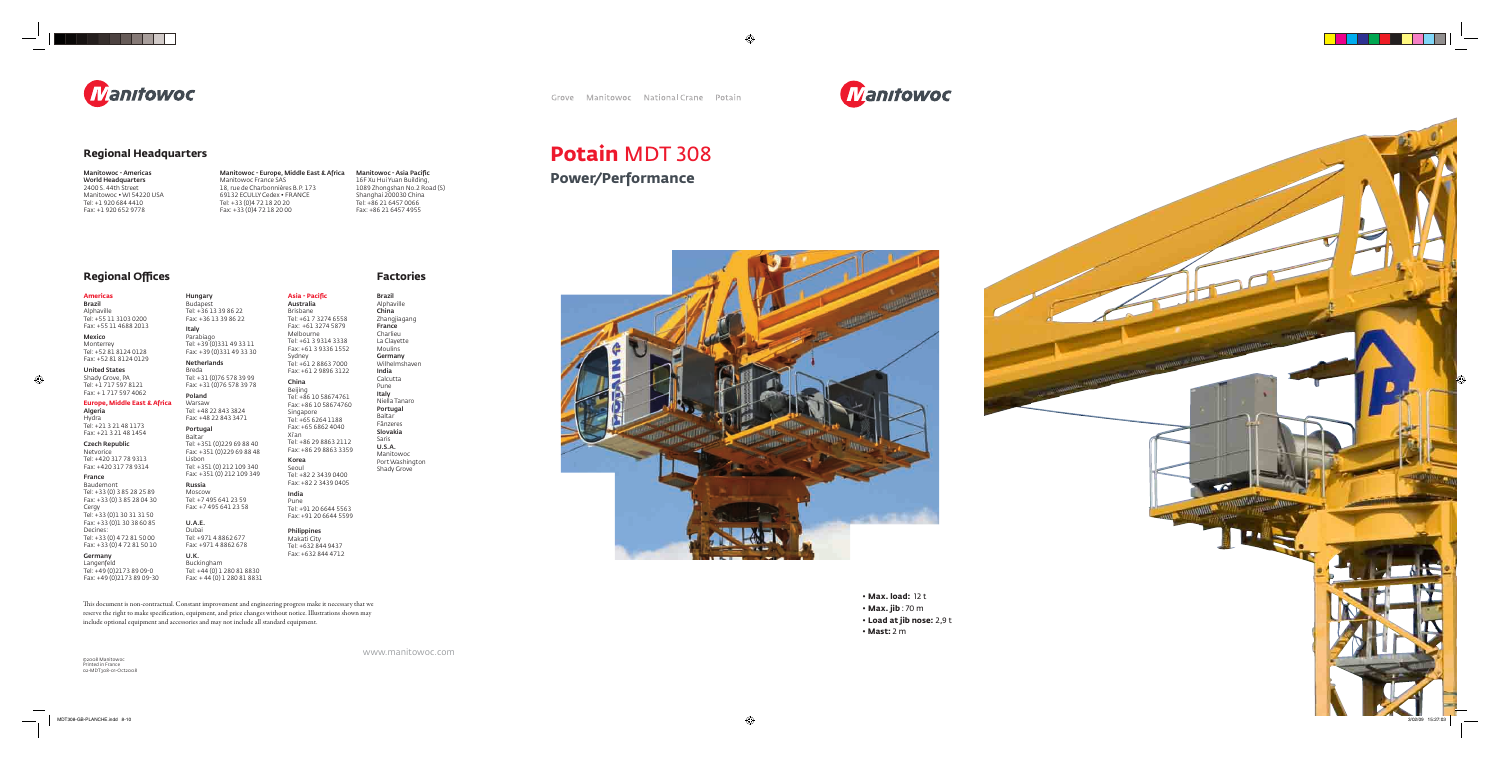The new silhouette of the MDT 308 can easily be recognized from a distance. Its counter-jib projects a dynamic and clean-lined design.



# **Elegance and distinction**

- Communication between crane operator/ technician facilitated thanks to permanent vision.
- Fast control and verification, without movement on the counter-jib.
- Safe maintenance on platforms associated with each winch.

# **Easy access and heightened safety**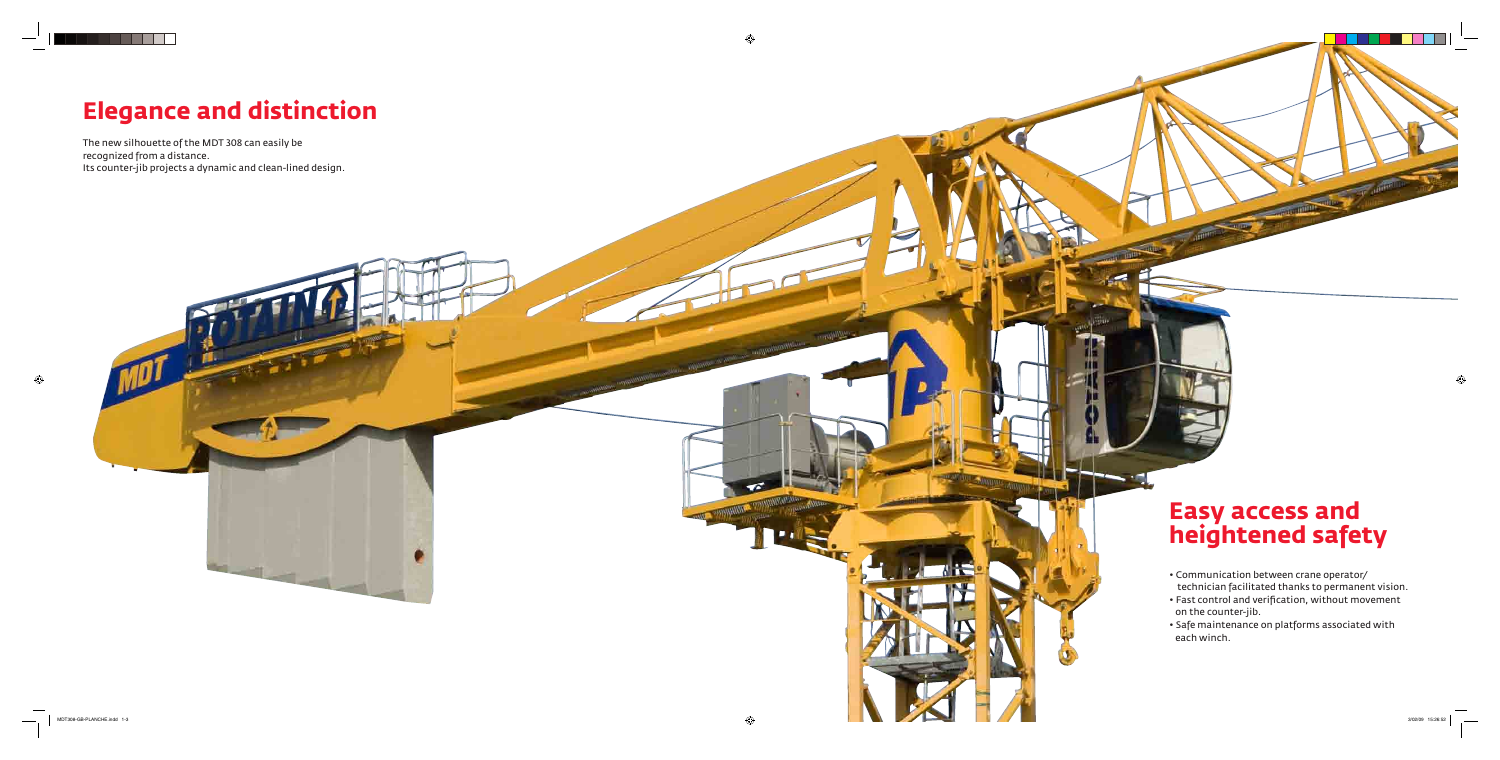## **Comfort/Elegance**

## **Visibility and comfort**

- Vision Cab offering:
- Panoramic windscreen
- Thermal insulation
- fatigue and so contribute to safety and productivity.

• Thermostat-controlled heating • Ergonomically designed to reduce operator

> Its profiled jib, with regular incline, offers clean and smart lines.

### **Interchangeability**

Possibility of interchanging some jib elements for the MDT 308 with other models in the range.

#### **Simple, quick erection in total safety**

- Simple assembly on the ground and incredible ease of mounting.
- Improved safety conditions for all persons coming into contact with the crane.





## **Minimized, compact and light package**

#### **Optimized transportation**

The shapes, dimensions and weights of the components were designed to scale-down the package and save time.

## **Erection**



Cab/mast-cab in a single compact package. Pivoting cab. The unit is prepared for assembly in a few minutes: just pivot the cab and quickly lock it in place.



Compact counter jib with nose and wind-sail plate, designed to be folded up during transportation.



Simple unfolding of counter-jib nose and wind-sail plate frees the grab rails.